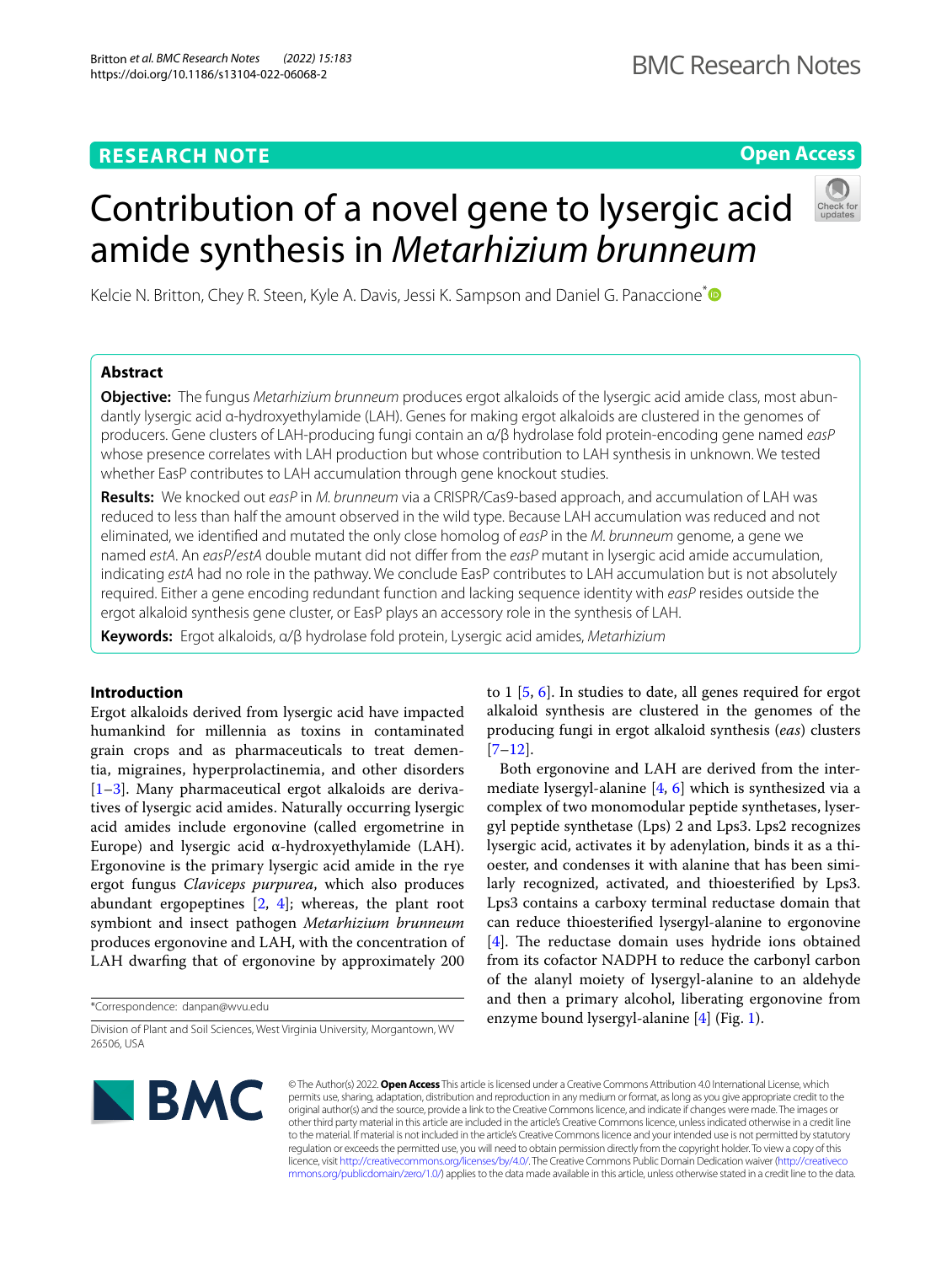

<span id="page-1-0"></span>In fungi that produce LAH as well as ergonovine (e.g., *M. brunneum*, the paspalum ergot fungus *Claviceps paspali*, and the morning glory symbiont *Periglandula ipomoeae*) there are two additional genes in the *eas* cluster: *easO*, encoding a Baeyer–Villiger monooxygenase (BVMO) required for synthesis of LAH [\[6](#page-4-5)], and *easP*, encoding an  $\alpha/\beta$  hydrolase fold protein, a role for which in ergot alkaloid synthesis has not yet been demonstrated but whose presence correlates perfectly with the ability to produce LAH [[7,](#page-4-6) [8,](#page-4-8) [10\]](#page-4-9). As a BVMO, EasO is hypothesized to insert an oxygen between the alpha carbon and carbonyl carbon of the alanyl portion of lysergyl-alanine [[6\]](#page-4-5). Gene knockout and stable-isotope labeling data support this hypothesis. The hypothesized intermediate produced by EasO provides a substrate that could be converted to LAH through the activity of a carboxyl esterase (potentially an α/β hydrolase fold protein encoded by *easP*) or through the activity of the reductase domain of Lps3 (Fig. [1](#page-1-0)) [[6\]](#page-4-5). In the present study, we mutated *easP* through a CRISPR/Cas9-based approach to test its contribution to synthesis of lysergic acid amides.

# **Main text**

# **Materials and methods**

*Metarhizium brunneum* ARSEF 9354 was cultured at 30° C on sucrose yeast extract agar or malt extract broth [\[5](#page-4-4)]. To maximize ergot alkaloid yield, 20 µL of a conidial suspension (40,000 conidia per µL) were injected into larvae of the model insect *Galleria mellonella* [[5](#page-4-4), [13\]](#page-4-10).

The easP locus of *M. brunneum* was knocked out via a transient CRISPR/Cas9-mediated approach based on the protocol described by Davis et al.  $[14]$  $[14]$  $[14]$ . An sgRNA was synthesized from the template 5′-TTCTAATACGAC TCACTATAGTCTGCTCCATGGAGGCTCCTGTT TTAGAGCTAGA-3′ (the 20-nt target sequence is underlined and an additional G was inserted immediately preceding the target sequence) with the EnGen sgRNA synthesis kit (New England Biolabs, Ipswich, MA, USA). The sgRNA was complexed with EnGen Spy Cas9 NLS (New England Biolabs) and co-transformed into protoplasts along with a phosphinothricin-resistance conferring fragment [[14\]](#page-4-11). Transformants were screened for mutations at *easP* in PCRs primed with oligonucleotides PcrspF (5'-CACACTCTACTCCCTCACAAGG-3') and PcrspR (5'-CCGCTCCAGGCATCGTCAC-3'). Reaction conditions included an initial denaturation at 98 °C for 30 s, followed by 35 cycles of 98 °C for 15 s, 66 °C for 15 s, and 72 °C for 80 s. PCR products that difered in length from that of wild-type *M. brunneum* were Sanger sequenced at Eurofns Genomics (Louisville, KY, USA).

The *estA* gene was knocked out via a similar approach, except the template for the sgRNA was 5′-TTCTAA TACGACTCACTATAGTCCAAGACGTAGCCGACT TCGTTTTAGAGCTAGA-3′ (where the target sequence is underlined and preceded by an additional G), and the selectable marker was the hygromycin resistance-conferring plasmid pBC-hygro [\[15](#page-4-12)]. Transformants were screened by PCR with oligonucleotides *estA*F (5′-GAA CACAACTTCACCACATCGC-3′) and *estA*R (5′-GAC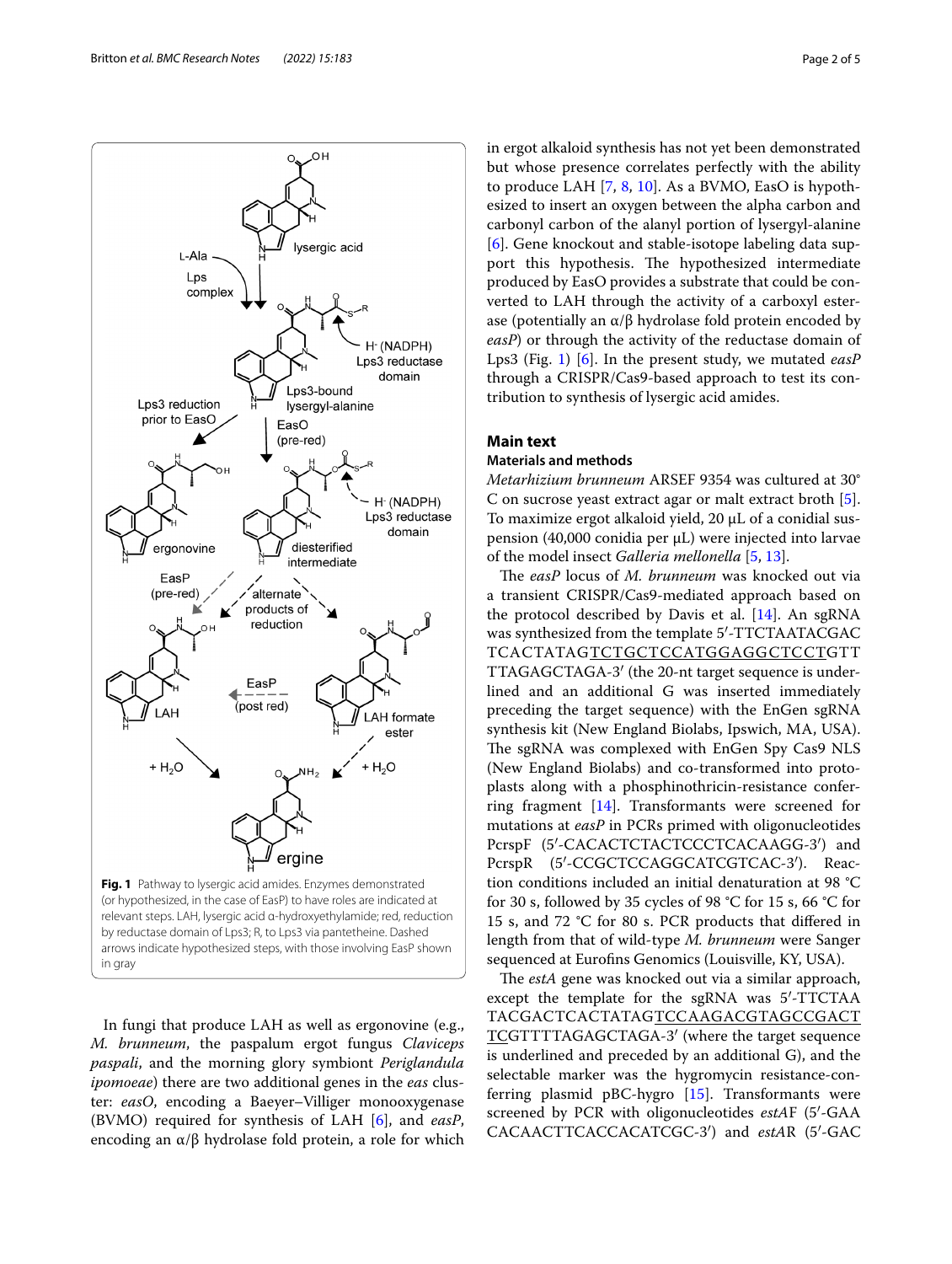GTCACCGAGCTCTCTG-3′) in reactions with conditions as described above, except the annealing temperature was 64 °C and the extension time 180 s.

Ergot alkaloids and ergosterol were extracted from infected larvae of *G. mellonella* by bead beating in methanol  $[5, 6]$  $[5, 6]$  $[5, 6]$  $[5, 6]$  $[5, 6]$ . To detect ergot alkaloids, 20 µL of extract was analyzed by high performance liquid chromatography (HPLC) with fuorescence detection (excitation 310 nm/emission 410 nm) [[5,](#page-4-4) [6](#page-4-5), [16](#page-4-13)]. Ergot alkaloid quantities in each sample were normalized to the quantity of the fungus-unique sterol ergosterol in that same extract as described by Steen et al.  $[6]$  $[6]$ . Data were compared by Brown-Forsythe tests to assess equality of variances. Data that passed a Brown-Forsythe test  $(P>0.05)$  were analyzed by single-factor ANOVA. For data sets involving multiple comparisons, a Tukey–Kramer Honestly Signifcant Diference test was employed. In three comparisons (ergonovine and lysergyl-alanine in the *easP* knockout compared to wild type, and ergine in the *easP*/*estA* double knockout), data did not pass a Brown-Forsythe test (*P*<0.05) and subsequently were compared nonparametrically, initially with a Wilcoxon rank sums test and then (for the ergine data) a Steel–Dwass nonparametric multiple comparison test. Statistical analyses were conducted in JMP Pro 14 (SAS, Cary, NC, USA).

# **Results**

Introduction of Cas9 complexed with an sgRNA targeting *easP*, which was co-transformed with a selectable marker for phosphinothricin resistance, resulted in knockout of *easP*. As a haploid fungus, *M. brunneum* contains only a single allele of *easP*. Sequence analysis of the *easP* locus in two independent transformants indicated Cas9 cut three bp before the PAM site and a portion of the cotransformed phosphinothricin-resistance marker was ligated into the *easP* locus during repair (Additional fle [1:](#page-4-14) Figure S1). Knockout of *easP* had a signifcant efect on accumulation of LAH relative to fungal biomass (estimated by measuring the fungus-unique sterol ergosterol) in *M. brunneum*-infected larvae of the model insect *G. mellonella* (Fig. [2\)](#page-2-0). The easP knockout resulted in a signifcant decrease (approximately 70%) in accumulation of LAH  $(P<0.0001)$ . The concentrations of alternate lysergic acid amides, ergonovine and lysergyl-alanine were not afected in the *easP* knockout. Ergine, the simple amide of lysergic acid, accumulated to a higher concentration in the *easP* knockout than in the wild type  $(P=0.003)$ . Ergine can arise as a spontaneous hydrolysis product of LAH [[17](#page-4-15), [18\]](#page-4-16) (Fig. [1](#page-1-0)) and also from hydrolysis of other lysergic acid derivatives [[19\]](#page-4-17). A similar biochemical phenotype was observed qualitatively in the second *easP* knockout. Whereas the primary purpose of this study was to assess the contribution of *easP* to LAH

<span id="page-2-0"></span>

A

450

biosynthesis, the *easP* knockout also was investigated for changes in radial growth and sporulation in vitro and colonization of *G. mellonella* larvae (measured by ergosterol accumulation). No signifcant diferences were detected in these traits (Additional fle [2](#page-4-18): Table S1).

Because the *easP* knockout mutation led to reduction as opposed to elimination of LAH, we investigated the possibility that a similar enzyme with redundant function was encoded in the *M. brunneum* genome. Since the *eas* cluster contained no additional genes with unidentifed function, we queried the haploid genome of *M. brunneum* ARSEF 3297 for genes with the capacity to encode proteins similar to EasP by tblastn search. The *M. brunneum* genome encoded only one additional signifcant match (E value  $2e^{-0.5}$ ; no other match had an E value less than 1). The homolog's translation product corresponds to the α/β hydrolase fold protein under GenBank accession XP\_014542068. We named this gene *estA*, for esterase A, and knocked it out by a CRISPR/Cas9 approach in the *easP* knockout strain while selecting for a co-transformed hygromycin resistance marker (Additional fle [3](#page-4-19): Figure S2). Knockout of *estA* did not afect ergot alkaloid accumulation relative to the e*asP* knockout (Fig. [3](#page-3-0)), indicating that EstA plays no role in the ergot alkaloid pathway. In this data set, LAH was reduced by a mean of 54% in the *easP* and *easP*/*estA* knockouts relative to wild type. Concentrations of ergonovine and lysergyl-alanine did not differ significantly among strains. The concentration of ergine was again higher in the *easP* knockout (and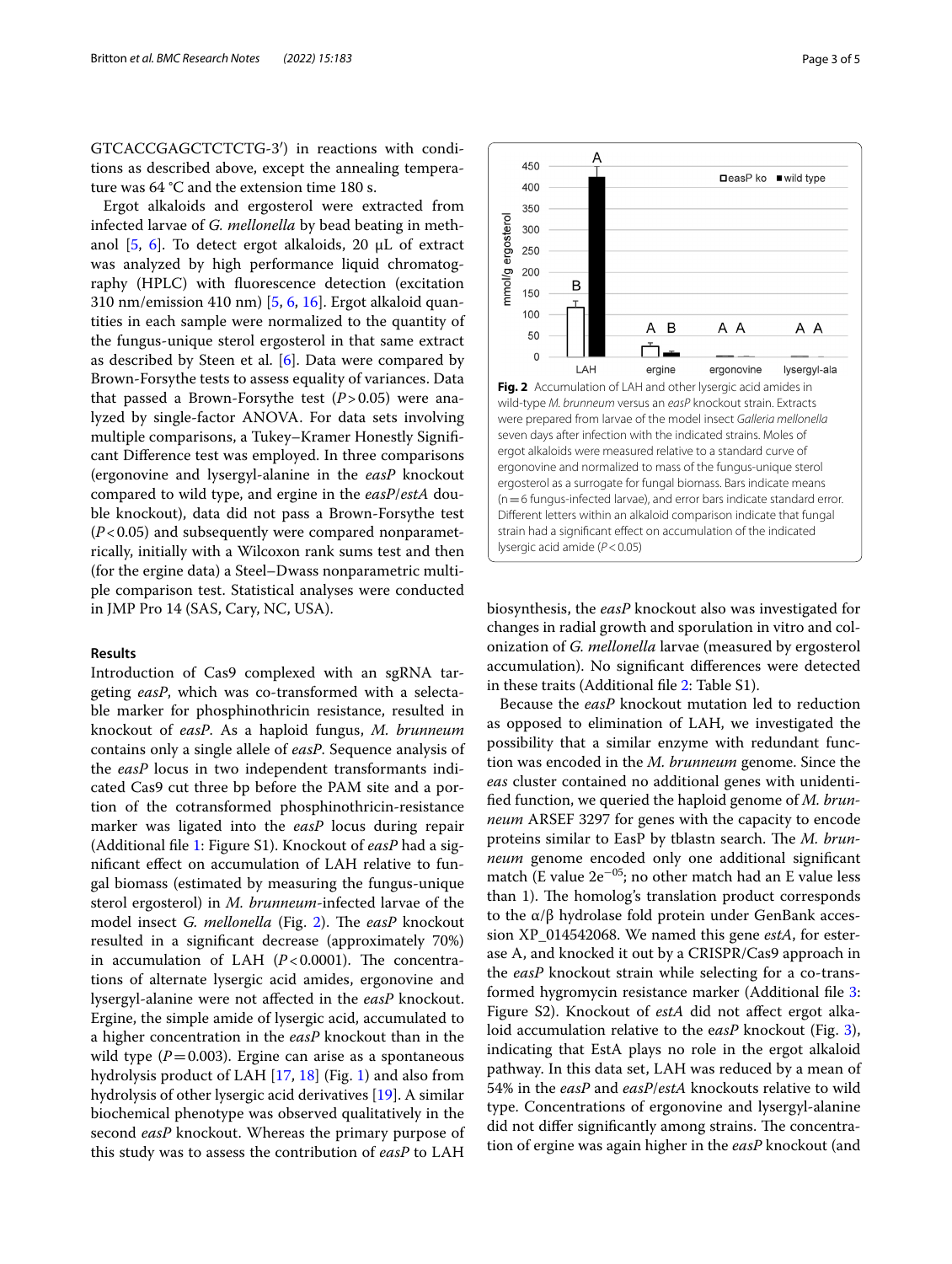

<span id="page-3-0"></span>in the *easP*/*estA* double knockout) than in the wild type, with *P* values of 0.035 and 0.014, respectively, for the two *easP* mutant strains compared to the wild type in a Steel– Dwass multiple comparison test.

# **Discussion**

Our data indicate that EasP contributes signifcantly to LAH accumulation but is not absolutely required. One hypothesis to account for this observation is that a similar enzyme encoded in the *M. brunneum* genome has a redundant function. Functional analysis of the only homolog of *easP* in the *M. brunneum* genome did not support this hypothesis. If another enzyme is performing a function redundant with that of EasP, the enzyme must be unrelated in terms of amino acid sequence and also encoded outside the *eas* cluster. To date all genes required for ergot alkaloid synthesis have been encoded in the *eas* cluster [\[2,](#page-4-2) [3,](#page-4-1) [7](#page-4-6), [8](#page-4-8)]. In a recent study relevant to this point, Jones et al. [[10](#page-4-9)] reported that three species of *Aspergillus* synthesize LAH and evolved the steps for incorporation of lysergic acid into LAH independently of *M. brunneum* (and other fungi in the Clavicipitaceae) yet had similarly constituted *eas* clusters with no additional genes present that might be redundant with *easP*. The possibility that two lineages evolved similar pathways for incorporating lysergic acid into LAH yet kept one unrelated and redundant gene outside the *eas* cluster appears unlikely.

An alternate hypothesis to account for the remaining LAH in the *easP* knockout backgrounds is that EasP plays an accessory role in generating LAH and that LAH can be synthesized in the absence of EasP or any carboxyl esterase. Steen et al. [[6](#page-4-5)] suggested the reductase domain of Lps3 might liberate LAH from a carboxyl ester/thioester diester intermediate arising from the activity of the Baeyer–Villiger monooxygenase EasO on Lps3-bound lysergyl-alanine (Fig. [1](#page-1-0)). Liberation of LAH via reduction of the carbonyl carbon of this intermediate could produce LAH without the requirement for esterase activity. The reductase domain of Lps3 reduces that same carbonyl carbon during the production of ergonovine in *C. purpurea* [[4\]](#page-4-3). Although not required for LAH synthesis in this scenario, EasP might still contribute to LAH accumulation via one or more of several possible mechanisms. One mechanism would be for EasP to hydrolyze LAH from Lps3-bound carboxyl ester/thioester derivative of lysergyl-alanine (Fig. [1\)](#page-1-0) prior to reduction by the Lps3 reductase domain. A second mechanism by which EasP could increase LAH accumulation via this same model would be to salvage LAH from an LAH formate ester that would result if the activity of the reductase domain of Lps3, acting on that same carbonyl carbon, resulted in bond breakage on the thioester side of the diester intermediate. The resulting formate ester might be hydrolyzed to LAH by EasP acting as a carboxyl esterase. No novel fuorescent peaks stood out in the *easP* knockout extracts, but increased ergine noted in *easP* mutants may have arisen at least in part from hydrolysis of lysergic acid amides other than LAH which, as a typical source of ergine, was present in lower concentration in the *easP* knockout backgrounds. Testing these hypothetical roles for EasP in conjunction with Lps3 will require mutation of the reductase domain of Lps3 while retaining the earlier functions of the enzyme (adenylation and thiolation of alanine). Such experiments are the objectives of future work in our laboratory.

### **Limitations**

We showed EasP contributes signifcantly to LAH accumulation, but we have not demonstrated the mechanism by which it acts or identifed the origin of the remaining LAH in the *easP* knockout. We lack the genetic resources to test whether the remaining LAH in an EasP mutant results from activity of the reductase domain of Lps3. Investigation of whether a gene outside the *eas* cluster is required for synthesis of the remaining LAH will require novel approaches. Our study focused on the contribution of *easP* to LAH biosynthesis; we did not investigate its potential contribution to other pathways.

#### **Abbreviations**

ANOVA: Analysis of variance; ARSEF: Agricultural Research Service collection of entomopathogenic fungi; BVMO: Baeyer–Villiger monooxygenase; Cas9: Clustered regularly interspaced palindromic repeats-associated protein 9; CRISPR: Clustered regularly interspaced palindromic repeats; Eas: Ergot alkaloid